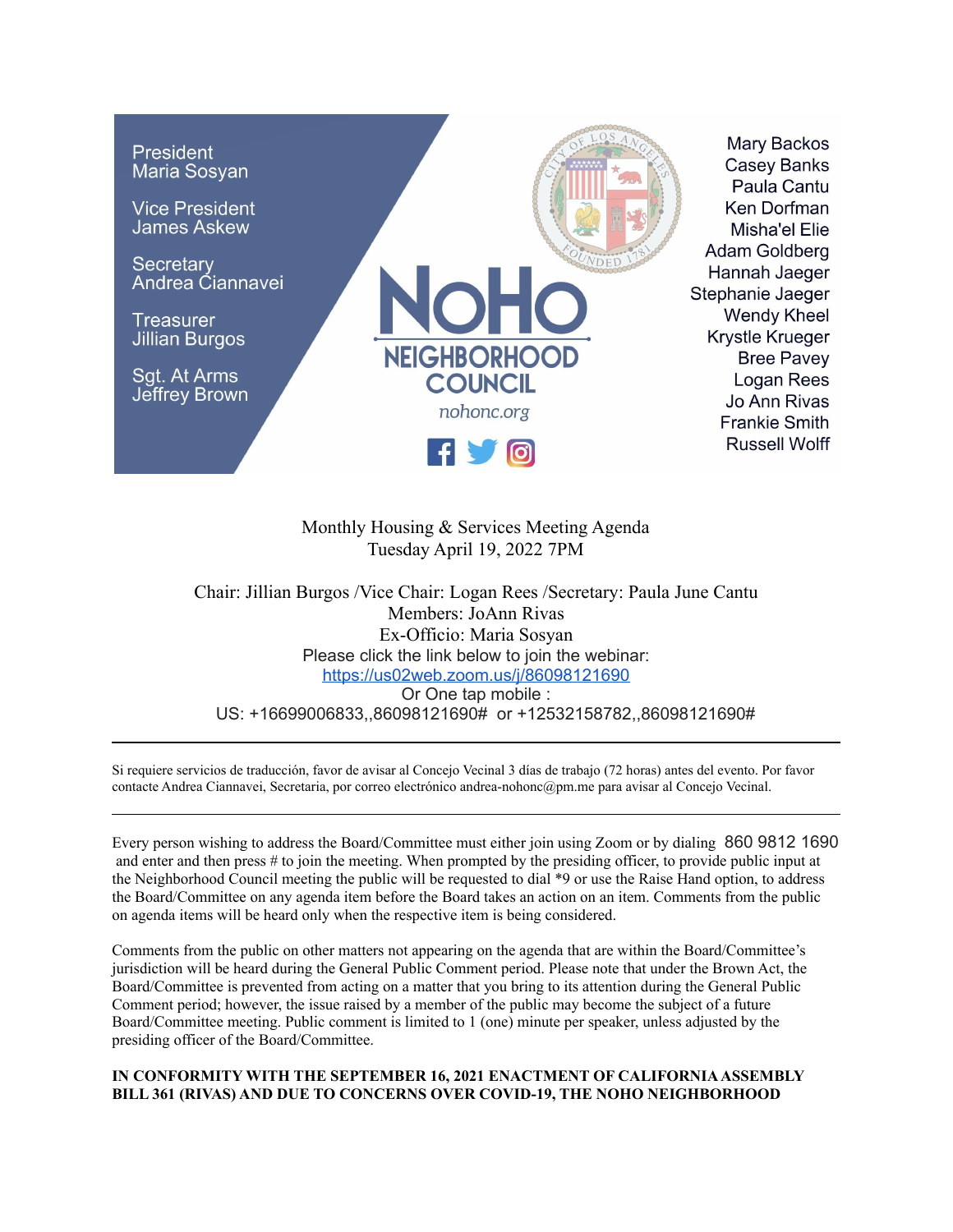## **COUNCIL MEETING WILL BE CONDUCTED ENTIRELY WITH A CALL-IN OPTION OR INTERNET-BASED SERVICE OPTION.**

#### *AB 361 Updates:*

Public comment cannot be required to be submitted in advance of the meeting, only real-time public comment is required.

If there are any broadcasting interruptions that prevent the public from observing or hearing the meeting, the meeting must be recessed or adjourned.

If members of the public are unable to provide public comment or be heard due to issues within the Neighborhood Council's control, the meeting must be recessed or adjourned.

Any messaging or virtual background is in the control of the individual Board/Committee member in their personal capacity and does not reflect any formal position of the Neighborhood Council or the City of Los Angeles.

### **AGENDA**

| 1              | Call Meeting to Order/Roll Call                                                                                                                                                                                                                                                                                               | Jillian Burgos, Chair/Paula<br>June Cantu, Secretary |
|----------------|-------------------------------------------------------------------------------------------------------------------------------------------------------------------------------------------------------------------------------------------------------------------------------------------------------------------------------|------------------------------------------------------|
| $\overline{2}$ | Public Comments on non-agenda items.                                                                                                                                                                                                                                                                                          | Jillian Burgos, Chair                                |
| 3              | Updates on 41.18 enforcement in NoHo                                                                                                                                                                                                                                                                                          | Logan Rees, Vice Chair                               |
| $\overline{4}$ | Presentation and Discussion and Possible Action: CIS in support of Council<br>File 22-0178 22-0178 (CFMS)                                                                                                                                                                                                                     | Jillian Burgos, Chair                                |
| 5              | Presentation, Discussion: A letter to city, county and state officials to<br>consider eliminating or reducing fees and fines as we are trying to<br>financially and emotionally recover from the pandemic and deal with<br>current inflation                                                                                  | Jo Ann Rivas, Member                                 |
| 6              | Presentation, Discussion: Visit to Mental Health Facility<br>Meeting with City Representatives about Homelessness near Metro                                                                                                                                                                                                  | Jillian Burgos, Chair                                |
| 7              | <b>UPDATES:</b> ACT-LA's Ballot Initiative HOUSE LA to Fight<br>$\bullet$<br>Homelessness by signing their petition.<br>https://www.act-la.org/unitedtohousela/<br>New Mental Health crisis hotline: 988<br>Housing and Community Development Fund Meeting<br>Tues, May 3, 2022 5:30-6:30PM<br>Weds May 4, 2022 5:30PM-6:30PM | Jillian Burgos, Chair                                |
| 8              | Closing comments, Meeting Adjourned<br>$\bullet$<br>Next Meeting will be MAY 17, 2022 at 7PM                                                                                                                                                                                                                                  | Jillian Burgos, Chair                                |

#### THE FOLLOWING IS IN REGARDS TO ALL BOARD MEETINGS AND COMMITTEE MEETINGS

**PUBLIC POSTING OF AGENDAS** - NoHo Neighborhood Council agendas are posted for public review as follows: North Hollywood Regional Library - 5211 Tujunga Blvd. North Hollywood, CA 91601 [www.NoHoNC.org](http://www.nohonc.org) You can also receive our agendas via email by subscribing to L.A. City's Early Notification

System at <http://www.lacity.org/government/Subscriptions/NeighborhoodCouncils/index.htm>

**THE AMERICAN WITH DISABILITIES ACT** - As a covered entity under Title II of the Americans with Disabilities Act, the City of Los Angeles does not discriminate on the basis of disability and, upon request, will provide reasonable accommodation to ensure equal access to its